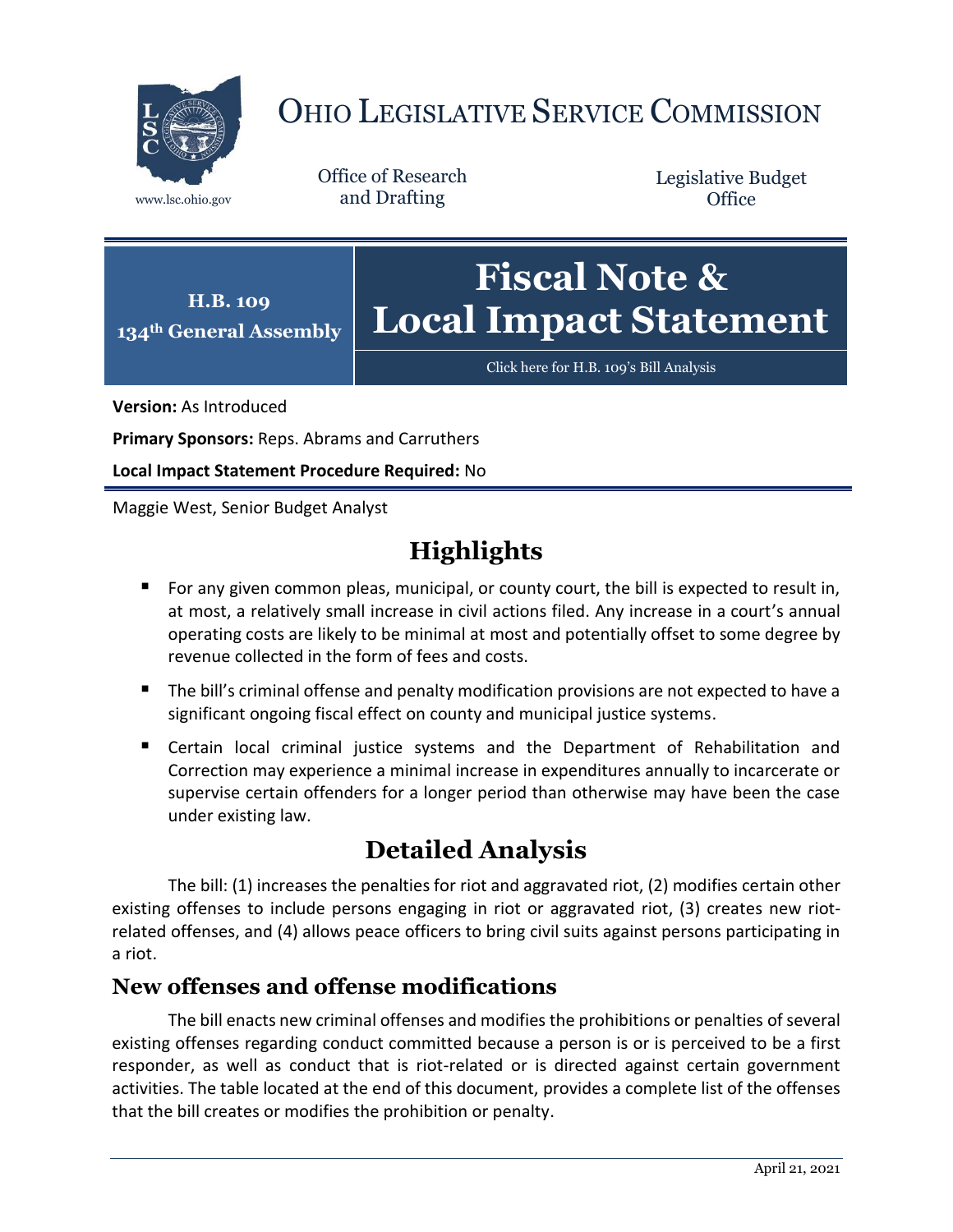Based on LBO conversations with the Ohio Prosecuting Attorneys Association and the Ohio Judicial Conference, the bill's effect on county and municipal justice systems is not likely to exceed minimal. This is because the bill is not expected to generate a large number of additional cases, as at least some of the bill's prohibited conduct can generally be charged under existing law. The exception to this would be if the state of Ohio were to experience an increase in riots, such as the ones experienced in the summer of 2020, in which case the bill may result in a significant number of new cases and charges, thereby having a greater impact on county and municipal justice systems. Assuming such occurrences are relatively rare, the bill is unlikely to have a discernible impact on any given local criminal justice system on an ongoing basis.

#### **Incarceration**

In the event that offenders are convicted under the bill, the likely effect may be increased time incarcerated. As a result, local correctional facilities, e.g., jails and community-based correctional facilities, and the Department of Rehabilitation and Correction may experience an increase in expenditures to incarcerate certain offenders for a longer period than otherwise may have been the case under existing law. Such an increase is likely to be no more than minimal annually.

As a result of the bill's newly created offenses, it is possible that a small number of additional offenders may be sentenced to serve a period of incarceration that they may not have otherwise been subject to under existing law. Since the bill's newly created offenses and enhanced penalties for existing offenses are mostly felony-level offenses (as detailed in the bill analysis), an offender sentenced for a violation of one or more of the bill's provisions would likely be sentenced to a prison term under the jurisdiction of the Department of Rehabilitation and Correction. If an offender were sentenced to serve a period of incarceration for a violation of the bill's newly created offense of "harassment in a place of public accommodation," that offender would be sentenced to a term of local incarceration, presumably a jail or community-based correctional facility.

As previously mentioned, absent more frequent rioting, the bill is not likely to result in an ongoing discernible increase in annual incarceration and supervision costs for the state or any county or municipality.

### **Civil action for peace officers**

The bill provides a specific civil action for any peace officer who suffers injury, death, or loss to person or property due to an act of riot or aggravated riot, an abridgment of the officer's civil rights arising out of the performance of official duties, or the filing of a false complaint against the officer.

Under the bill, a civil action may be filed against the responsible party and any organization that provided material support or resources to the responsible party. If an organization that provides material support or resources for use to prepare for, carry out, or aid an act of riot or aggravated riot, the bill specifies that the organization is responsible for the resulting conduct and is liable to the peace officer for up to three times the amount of damages sustained because of that conduct.

Under current law, common pleas, municipal, and county courts have subject matter jurisdiction in these civil actions, with municipal and county courts limited to cases in which the amount of money in dispute does not exceed \$15,000. For any given court, the bill is expected to